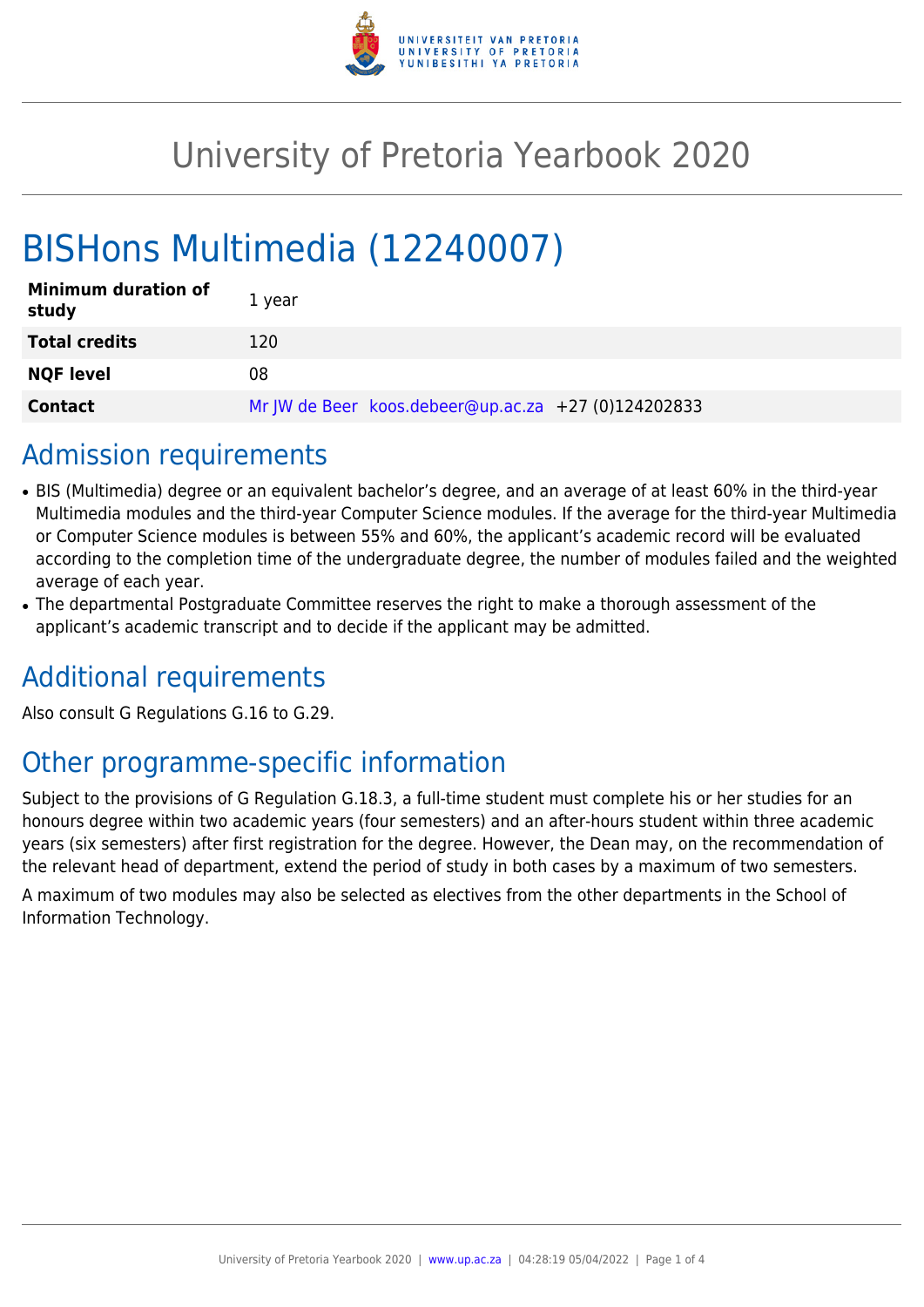

# Curriculum: Final year

**Minimum credits: 120**

# **Fundamental modules**

### **Research methodology 711 (INY 711)**

| <b>Module credits</b>         | 15.00                          |
|-------------------------------|--------------------------------|
| <b>Prerequisites</b>          | No prerequisites.              |
| <b>Contact time</b>           | 2 lectures per week            |
| <b>Language of tuition</b>    | Module is presented in English |
| <b>Department</b>             | <b>Information Science</b>     |
| <b>Period of presentation</b> | Semester 1                     |

#### **Module content**

Research methodology and the application thereof to resolve research problems and to create new knowledge, is a valued advantage to any student. The module is compiled with the following objectives in mind: to instruct the student in the basic principles of research and to avail them the opportunity to execute research projects in a professional manner. Students are guided from the selection of a problem to the presentation of a complete research report with practical suggestions based on a solid theoretical framework.

## **Core modules**

#### **Multimedia research project 761 (IMY 761)**

| 30.00                          |
|--------------------------------|
| No prerequisites.              |
| 2 lectures per week            |
| Module is presented in English |
| <b>Information Science</b>     |
| Year                           |
|                                |

#### **Module content**

\*Closed module

Development and production of a multimedia product; product life-cycle management and documentation; the student submits a proposal which is evaluated and if approved, produces a working multimedia product.

#### **Hypermedia and mark-up languages 772 (IMY 772)**

| <b>Module credits</b>      | 15.00                          |
|----------------------------|--------------------------------|
| <b>Prerequisites</b>       | No prerequisites.              |
| <b>Contact time</b>        | 1 lecture per week             |
| <b>Language of tuition</b> | Module is presented in English |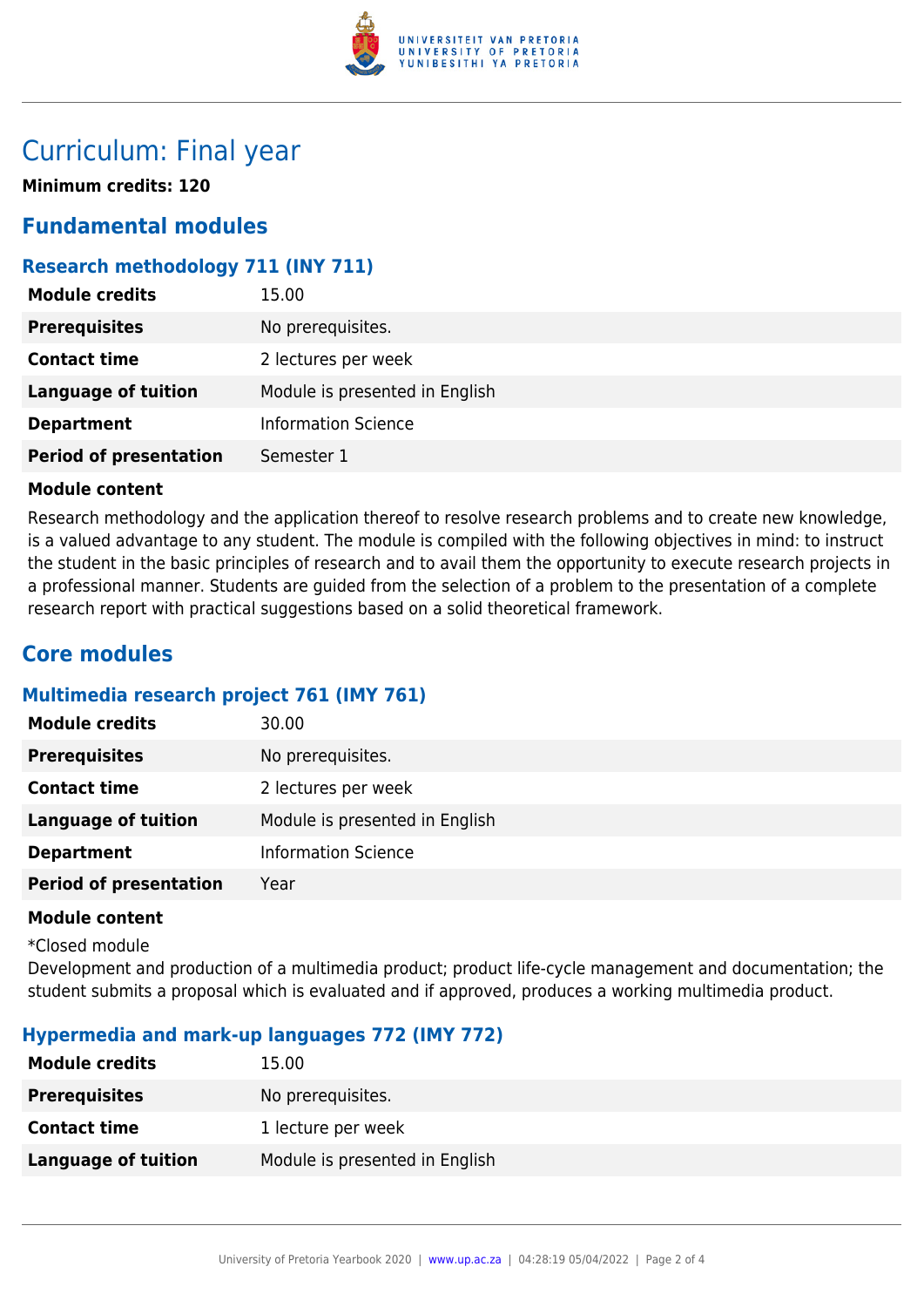

| <b>Department</b>             | <b>Information Science</b> |
|-------------------------------|----------------------------|
| <b>Period of presentation</b> | Semester 1                 |

#### **Module content**

A study of hypermedia systems, specifically adaptive hypermedia systems, as well as data modelling, storage and retrieval, database structures and metadata. A study of different mark-up languages and their role in multimedia products with the emphasis on data structuring, hyper linking theories and models.

# **Elective modules**

#### **Multimedia trends 771 (IMY 771)**

| <b>Module credits</b>         | 15.00                          |
|-------------------------------|--------------------------------|
| <b>Prerequisites</b>          | No prerequisites.              |
| <b>Contact time</b>           | 1 lecture per week             |
| <b>Language of tuition</b>    | Module is presented in English |
| <b>Department</b>             | <b>Information Science</b>     |
| <b>Period of presentation</b> | Semester 2                     |

#### **Module content**

History of multimedia ideas and technology; current trends in multimedia, latest technologies and future trends of multimedia.

### **Multimedia technology 773 (IMY 773)**

| <b>Module credits</b>         | 15.00                          |
|-------------------------------|--------------------------------|
| <b>Prerequisites</b>          | No prerequisites.              |
| <b>Contact time</b>           | 1 lecture per week             |
| <b>Language of tuition</b>    | Module is presented in English |
| <b>Department</b>             | <b>Information Science</b>     |
| <b>Period of presentation</b> | Semester 1                     |

#### **Module content**

In this module students will research and discuss a current topic which can change from year to year. The topic for a specific year can be obtained from the departmental website. The topic is related to the creative use of Multimedia Technologies. An understanding of the current multimedia trends is required together with the knowledge of its usage.

#### **Virtual environments 774 (IMY 774)**

| 15.00                                       |
|---------------------------------------------|
| Faculty of Economic and Management Sciences |
| No prerequisites.                           |
| 1 lecture per week, 1 practical per week    |
|                                             |